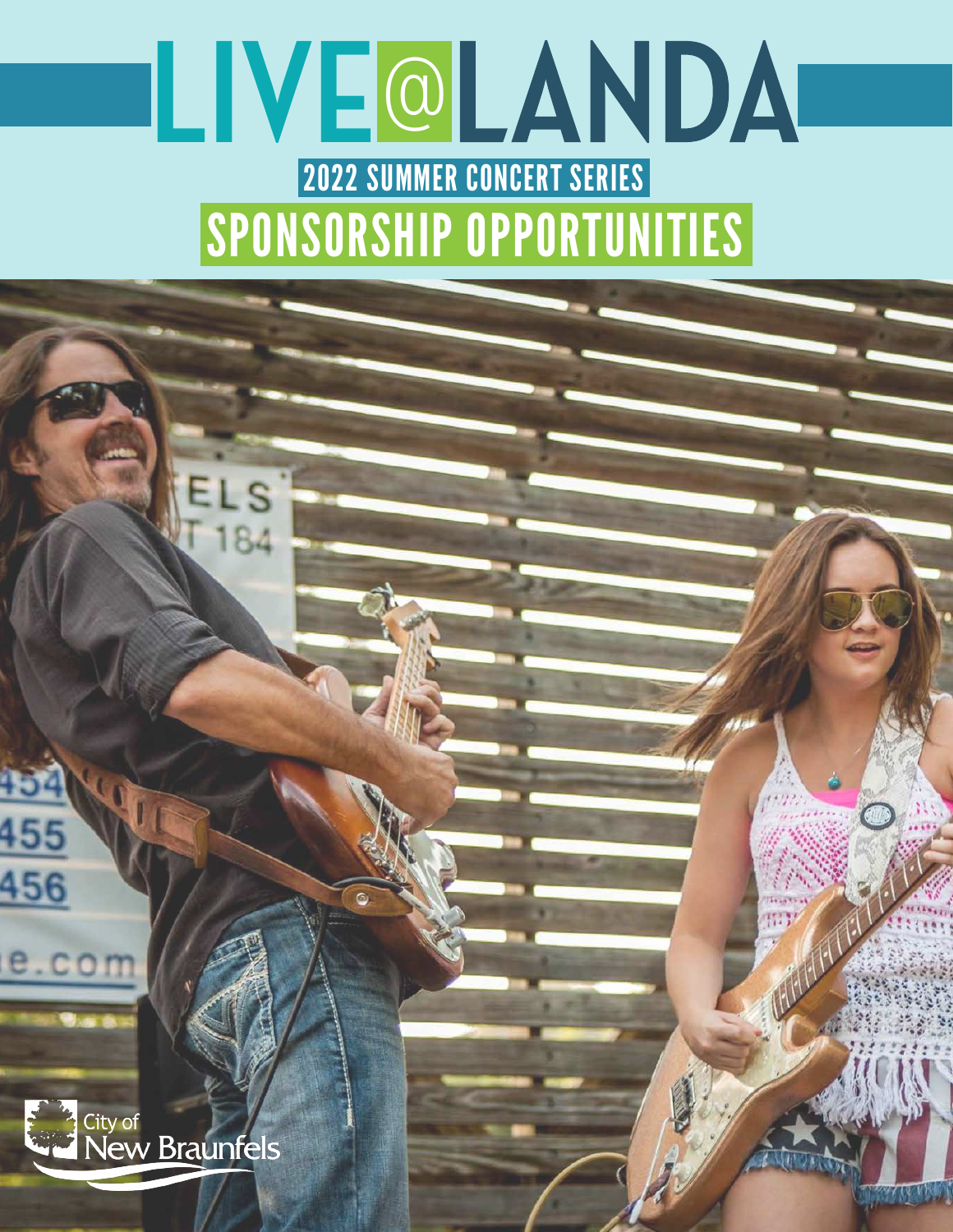# THURSDAYS IN JUNE & JULY 4TH 2022 SUMMER CONCERT SERIES **LIVE**@

| Name:                  |        |      |  |
|------------------------|--------|------|--|
| Address:               |        |      |  |
| City:                  | State: | Zip: |  |
| Telephone:             |        |      |  |
| <b>Contact Person:</b> |        |      |  |
| E-Mail:                |        |      |  |

### SPONSORSHIP LEVEL

Headliner Sponsor - \$2,000

Rockstar Sponsor - \$1,000

Opening Act Sponsor - \$500

## **MENT METHOD**

- o Enclosed is my check for \$
- o Please call me for credit card information

Please make all checks payable to New Braunfels Parks & Recreation New Braunfels Tax ID#1-74-6001774-6

# THANK YOU FOR YOUR CONTRIBUTION!